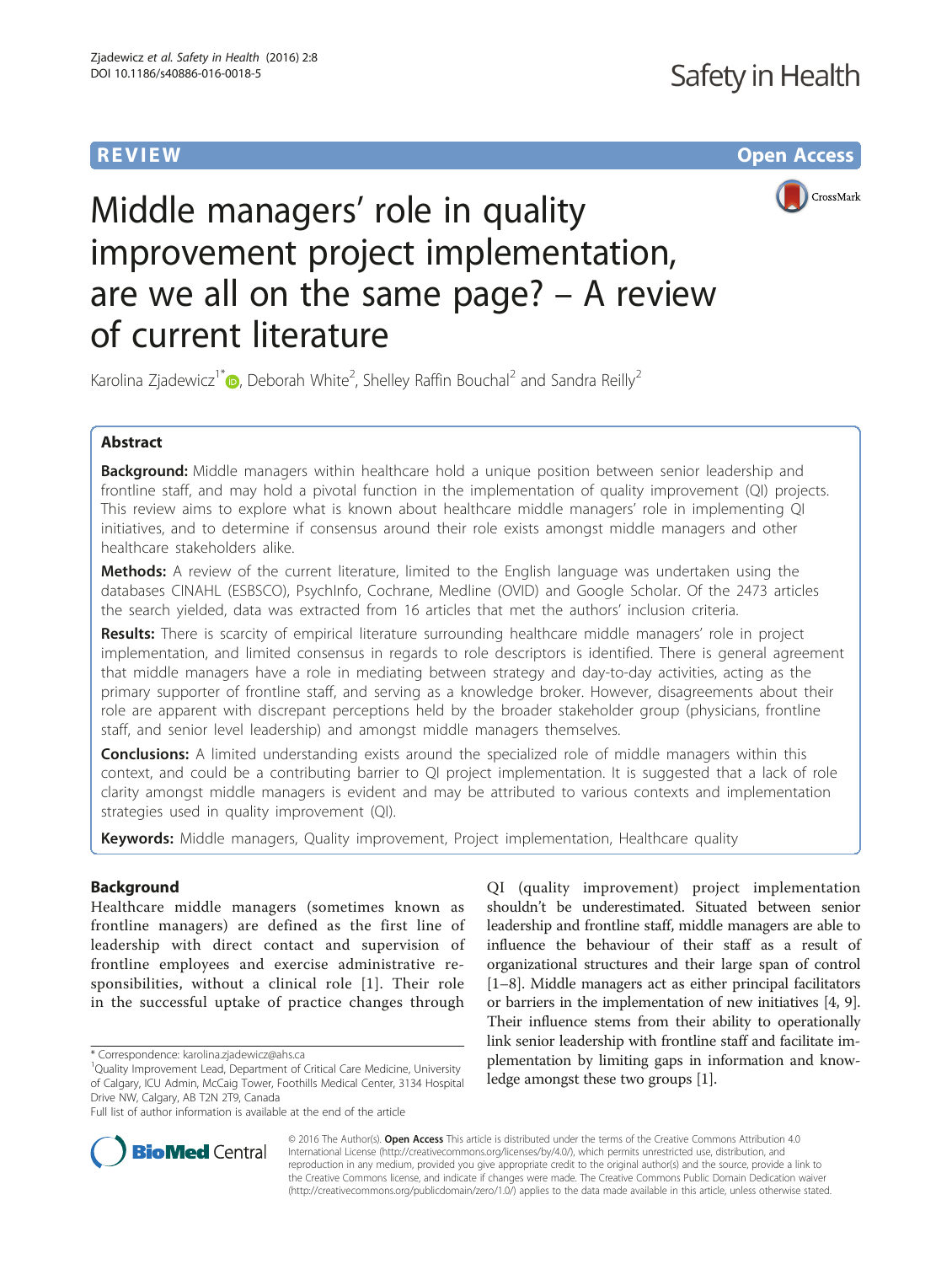To help healthcare middle managers leverage their influence during implementation, their role must be well defined and understood [[1\]](#page-6-0). In response, there has been a surge of literature exploring their role, including a systematic review aimed at identifying hospital manager's activity, engagement and time spent on quality and safety [[10](#page-6-0)]. However, the research to date has not always distinguished specific leadership responsibilities of middle managers as compared to other levels of leadership. Furthermore, role descriptions of healthcare middle managers in QI is often derived from the perspective or observations of other levels of leadership and/or other stakeholders (i.e. clinical staff, physician co-leads, senior leadership) rather than from the middle manager's perspective [\[4\]](#page-6-0).

This review aims to identify what is known about healthcare middle managers' role in participating and leading QI project implementation. Additionally, this review sets out to determine how other stakeholders (as compared to middle managers themselves) perceive their role, and ascertain if differences exist.

# **Methods**

#### Concepts and methodology

Role in this context is defined as the tasks, activities, and engagement in QI project implementation [[10](#page-6-0)]. Given the extensive considerations within QI projects, this review focuses only on the implementation process. This is defined as the initial introduction of an initiative to a defined clinical area or department.

# Search strategy

Literature from January 1980 to January 2016 limited to the English language was reviewed. Given the narrow scope and scarcity of empirical evidence, the search included publications that discussed conceptual models but excluded editorials and commentaries. An electronic search was done using the following databases: CINAHL (EBSCO), Google Scholar, PsychInfo, Cochrane and Medline (OVID). Reference lists of included literature were examined and additional articles were found using the functions of GOOGLE including "related literature". After duplicates were removed, the search yielded 2473 articles. A detailed description of the search strategy including keywords (k) and subject headings (SH) used can found in [Appendix 1](#page-5-0).

# Screening

Articles were screened for eligibility by one reviewer (KZ), illustrated within the Preferred Reporting Items for Systematic Reviews and Meta-Analyses (PRISMA) 2009 Flow Diagram [\(Appendix 2](#page-6-0)). The inclusion

criteria included (i) description of middle management's role and/or influence on QI implementation, and (ii) description of tasks, responsibilities and expectations of middle management in QI implementation. Middle managers were also referred to as unit managers, frontline managers, patient care managers, nurse managers, and ward managers.

#### Results

This section provides an overview of the included articles and their respective key findings using the following headings: description of the studies; middle managers role in QI implementation according to various stakeholders; middle managers' perceptions of their role in QI implementation; and middle managers' description of perceived barriers and facilitators to QI implementation.

#### Description of the studies

Of the 16 articles that met inclusion criteria, ten were primary research articles, two were literature reviews, and four were conceptual papers (Table 1). Geographical location and setting of articles are described in Table 1. Only four of the 16 articles distinguished the perspective of middle managers from other levels of leadership.

| Table 1 Study characteristics (type of research, country of origin    |
|-----------------------------------------------------------------------|
| and concepts explored) of the 16 articles that met inclusion criteria |

| Characteristic                                                                                                                                                                                                                                                         | No (%) tota                                                             |
|------------------------------------------------------------------------------------------------------------------------------------------------------------------------------------------------------------------------------------------------------------------------|-------------------------------------------------------------------------|
| Type of Article                                                                                                                                                                                                                                                        |                                                                         |
| Primary Research<br>Oualitative<br>Mixed Methods<br>Literature Review<br>Conceptual                                                                                                                                                                                    | 9(56.3)<br>7(43.7)<br>3(18.8)<br>2(12.5)<br>4(25.0)                     |
| Country of Origin                                                                                                                                                                                                                                                      |                                                                         |
| Australia<br>Canada<br>Ireland<br>Finland<br>Sweden<br>United Kingdom<br><b>United States</b>                                                                                                                                                                          | 1(6.25)<br>1(6.25)<br>1(6.25)<br>1(6.25)<br>1(6.25)<br>2(12.5)<br>4(25) |
| Clinical Setting                                                                                                                                                                                                                                                       |                                                                         |
| Acute (non-specific)<br>Primary Care (non-specific)<br>Mixed Clinical settings<br>Homecare<br>Non-Health Care                                                                                                                                                          | 6(37.5)<br>4(25)<br>5(31.3)<br>1(6.25)<br>1(6.25)                       |
| Various Stakeholders' Perspective of the<br>Middle Managers' Role in QI Implementation<br>Middle Managers' own perception of their<br>role in project implementation<br>Description of the facilitators and barriers<br>middle managers face in project implementation | 8(50.0)<br>4(25.0)<br>2(12.5)                                           |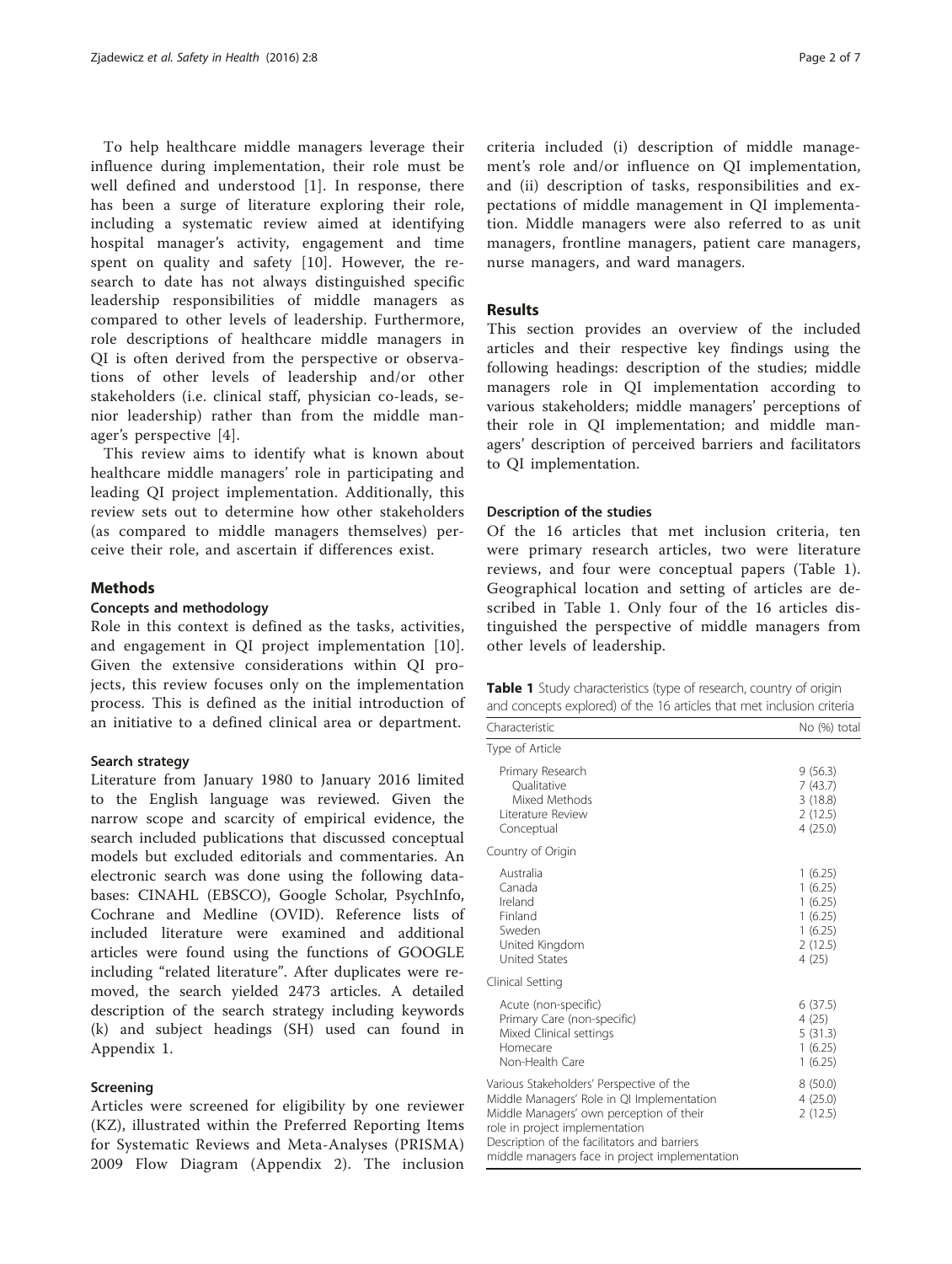# <span id="page-2-0"></span>Various stakeholders' perspective of the middle managers' role in QI implementation

Although many of the studies  $(n = 8)$  included middle managers within their sample, the middle manager's perspective was not separated from the broader healthcare team (physicians, upper management, frontline staff) in either the data collection and/or analysis [\[1](#page-6-0), [6](#page-6-0)–[9](#page-6-0), [11](#page-6-0)–[13\]](#page-6-0). Within a combined stakeholder perspective, healthcare middle managers are perceived to have four roles in implementation [[14](#page-6-0)]. These roles include: coordinator, communicator, campaigner and conflict manager.

Middle managers as coordinators are described as linking and coordinating efforts between different levels of the organization. They have a responsibility in leading the multidisciplinary team, advocating for resources [[5, 11](#page-6-0), [12](#page-6-0)] and strengthening the role of frontline workers in QI implementation [[12, 15\]](#page-6-0). As a communicator, middle managers are described as needing to synthesize organizational strategies, translating them into day-to-day activities for the frontline [[6, 14, 16](#page-6-0), [17\]](#page-6-0) and positioning improvement initiatives in the context of clinical relevance [\[14](#page-6-0), [16\]](#page-6-0). Similarly, middle managers function much like a two-way conduit, channelling communications from the boardroom to the frontline in a timely efficient manner as well as funnelling frontline concerns and issues to senior leaders [[6\]](#page-6-0).

Middle managers are also described as campaigners who champion the project by justifying the need for implementation. They provide clearly outlined objectives and responsibilities to frontline staff [[6](#page-6-0), [14, 16, 17](#page-6-0), [18](#page-6-0)], and ensure its relevance within a clinical context. Middle managers promote programs by prioritizing and translating QI initiatives to align with both organizational and frontline priorities [[9](#page-6-0)]. Lastly, middle managers are conflict managers who mediate potential barriers to project implementation [[6](#page-6-0), [18\]](#page-6-0). This may include clarifying misunderstandings about the initiative, and ensuring feedback forums are in place to gather and review frontline staff's concerns around the project.

# Middle managers' own perceptions about their role in QI implementation

Middle managers' perceptions of their role in QI implementation are presented in Table 2. Within the four studies there is consensus on two role functions; linking staff to certain responsibilities and translating broad strategies into actionable tasks [[1](#page-6-0), [17](#page-6-0), [19, 20](#page-6-0)]. However, not all middle managers provided descriptions around their role in selling and championing innovation to staff, and altering daily operations to meet strategical direction [[17, 19](#page-6-0)].

| .                                                                                                                                                              |                                               |
|----------------------------------------------------------------------------------------------------------------------------------------------------------------|-----------------------------------------------|
| Role description                                                                                                                                               | References                                    |
| Translating broad strategies into actionable tasks<br>(adapting to frontline operations)                                                                       | [1, 17, 19, 20]                               |
| Altering daily operations to meet strategical direction<br>Linking staff with certain responsibilities<br>Selling/championing innovation to staff <sup>a</sup> | [1, 17, 19]<br>[1, 17, 19, 20]<br>[1, 17, 19] |

<sup>a</sup>Role descriptions that did not have full consensus amongst middle managers

Middle managers described their key role of translating the broad strategy of a project into every day operational actions. This requires establishing connections and mediating between frontline staff and upper management, and the synthesis and diffusion of information [[1, 17](#page-6-0), [19, 20](#page-6-0)]. To do this, middle managers explain that they are knowledge brokers of daily operations and project strategy as they collaborate with senior leadership and frontline staff in the planning phases of implementation [[1, 17](#page-6-0), [19, 20](#page-6-0)]. They diffuse and synthesize information related to operations including the feasibility of project implementation, impact on current operations and workload. Related activities include; communicating important project information and available support to frontline employees, monitoring employees' response to the information, fielding any questions they might have, and informing upper management about the project's status [\[1\]](#page-6-0).

Once a project's strategy is translated into operational tasks, middle managers described their role in altering daily operations to meet the strategic direction of the project [[1\]](#page-6-0). Related activities include; ensuring frontline staff have the necessary resources (i.e., education, supplies) to implement the project, and organizing and utilizing appropriate resources (frontline staff, educators, supplies) in an effective manner as it aligns with the project's strategy [[1](#page-6-0), [17](#page-6-0), [19](#page-6-0), [20](#page-6-0)]. Within this role, managers identify what local level considerations are required for project implementation, including accommodations or changes to current/established processes [[17, 19\]](#page-6-0).

Lastly, middle managers explained that in order to sustain efforts and overcome resistance; they have a role in encouraging employees to implement the new approach [[1, 17, 19\]](#page-6-0). Some activities within this role include selling or convincing employees of the project worthiness, setting project specific related norms [[1](#page-6-0), [17](#page-6-0), [19\]](#page-6-0), and maintaining a positive attitude toward implementation efforts [\[19, 20\]](#page-6-0). As project champions, middle managers help frontline employees appreciate the rationale behind any changes in practice and help to facilitate adaptability [[1, 17](#page-6-0)]. Some middle managers explicitly disagree about their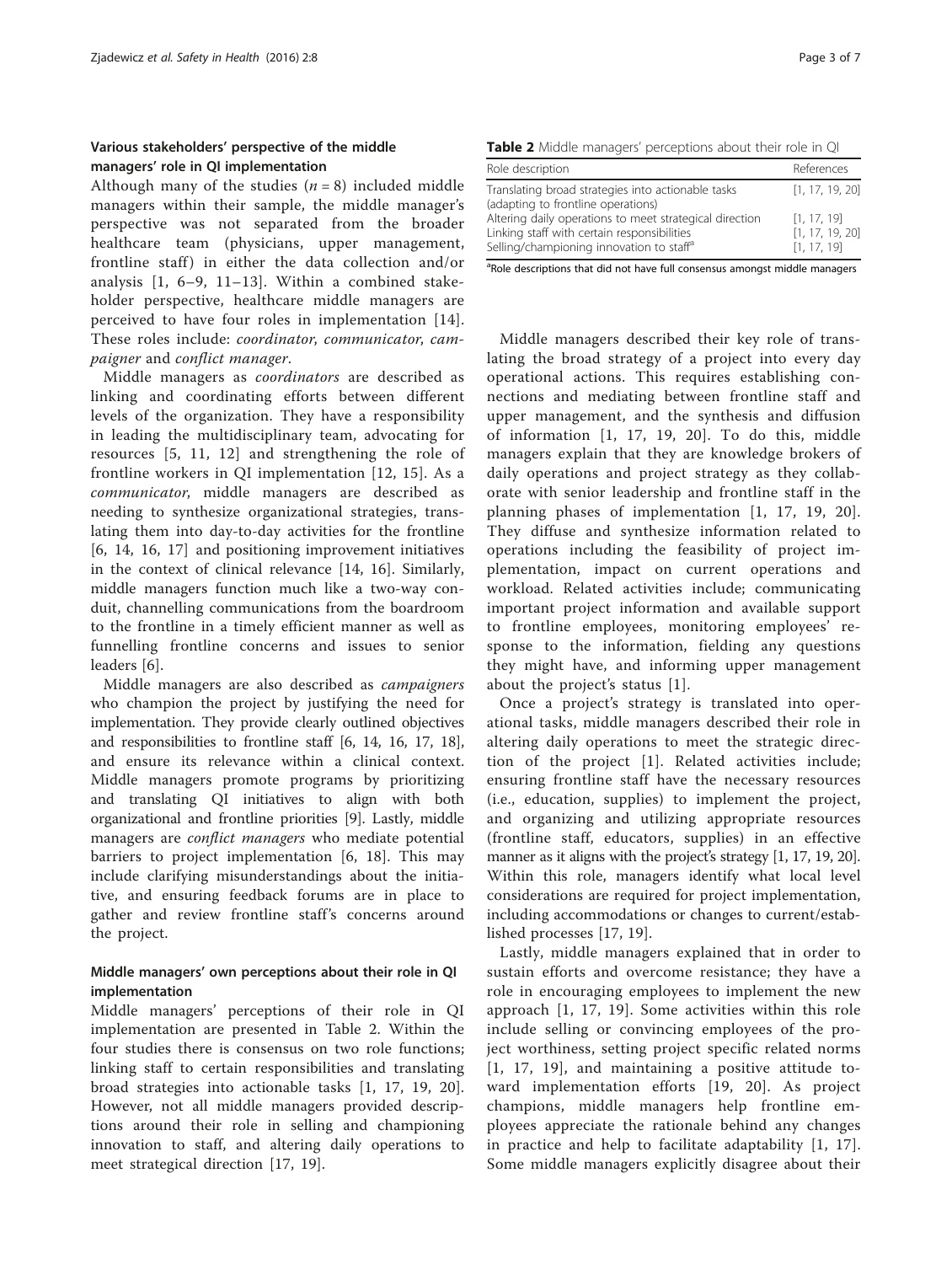role as a project champion, and instead prefer to take a "hands off" approach in leading the implementation [[20\]](#page-6-0). Additionally, a survey of 62 nurse managers revealed that amongst the highest ranked roles, their role of selling innovation to staff was ranked as least important [[1\]](#page-6-0).

# Middle managers' perceived facilitators and barriers to QI implementation

Facilitators that middle managers reported centered on their own behaviors, specifically demonstrating a keen interest in the project and the importance of monitoring their feelings of discontent towards the project [\[20](#page-6-0)] and contextualizing the project for staff. [[19](#page-6-0)] As they campaigned the project, managers monitored staff responsiveness to help prevent disengagement, and this trajectory to implementation was easier when there was personal interest in the project [[19](#page-6-0)].

Middle managers reported a few barriers to QI implementation. Some of the barriers identified included a lack of knowledge regarding organizational priorities, role overload, and discomfort with the concept of implementation irrespective of the value of or evidence supporting the initiative [\[20](#page-6-0)]. Furthermore, middle managers reported that justifying the initiative, or sustaining the implementation required considerable effort in encouraging staff.

# Agreement on the role of the middle managers in QI implementation

Middle managers act as a medium for linking groups by mediating and interpreting connections between several levels of management [[6, 17\]](#page-6-0). They channel project strategies from the boardroom to the frontline in a timely efficient manner as well as funnelling operational concerns and issues to senior leaders [[6\]](#page-6-0). Middle managers are the primary supporter of frontline staff during the implementation of a QI initiative. This is demonstrated by middle managers appropriately delegating responsibilities [[12](#page-6-0), [17](#page-6-0), [18](#page-6-0)], and supplying the necessary tools and resources for effective implementation [\[6](#page-6-0)–[9](#page-6-0), [20](#page-6-0)]. As such, managers support and empower frontline staff in QI implementation [[1](#page-6-0), [16, 17](#page-6-0), [20](#page-6-0)]. Middle managers must enact a multitude of skill sets to fulfill their role. These skills may include having strong negotiation and conflict resolution skills, and understanding the initiative both strategically and operationally. It also requires middle managers to position the project in such a way that it has clinical relevance in daily operations.

| stakeholders, not identified by middle managers                                                                    |                        |
|--------------------------------------------------------------------------------------------------------------------|------------------------|
| Role descriptor                                                                                                    | References             |
| Transcending inter-professional boundaries,<br>by leading the multi-disciplinary team in<br>project implementation | [5, 12, 15]            |
| Monitoring quality indicators                                                                                      | [5, 9, 11, 15, 16, 17] |

# Not on the same page: discrepant perceptions of middle managers' role in QI implementation

Despite some agreement around their role, discrepancies in perceptions exist between middle managers and various stakeholders and amongst middle managers themselves. This is illustrated in Tables [2,](#page-2-0) 3, and 4. For example amongst the healthcare team, there is a perception that the middle manager has a role in transcending inter-professional boundaries and providing leadership to improve the knowledge of the multidisciplinary team [\[9](#page-6-0), [12, 15\]](#page-6-0). Middle managers do not hold the same perception. In contrast, managers describe their role in changing daily operations to align with strategic direction [[17](#page-6-0), [19\]](#page-6-0).

Discrepancies also exist amongst middle managers' perceptions of their role in this context (Table [2\)](#page-2-0). In two of the studies, middle managers describe their role as champions of the project that is being implemented [[1](#page-6-0), [17](#page-6-0), [19](#page-6-0)]. However, not all studies came to similar conclusions, with some middle managers explicitly stating that they do not have a role as project champions but rather passive project implementers [[20\]](#page-6-0). Additionally, there isn't broad consensus amongst managers around their role of altering daily operations to meet the strategical direction of the project, with some clearly differentiating it from their role in linking staff with responsibilities [\[17](#page-6-0), [20\]](#page-6-0).

# **Discussion**

The aim of this review was to explore what is known about healthcare middle managers' role in implementing QI projects and to determine if agreement around role descriptors exists amongst middle managers and the broader healthcare team. The review demonstrates, that coupled with a scarcity of literature, there isn't broad consensus around the healthcare middle managers' role in QI implementation.

Given the lack of agreement, it is important to consider the context or structure of the quality

Table 4 Middle managers' role in QI: perceptions of middle managers, not held by combined stakeholder perspective

| Role descriptor                                         | References  |
|---------------------------------------------------------|-------------|
| Altering daily operations to meet strategical direction | [1, 17, 19] |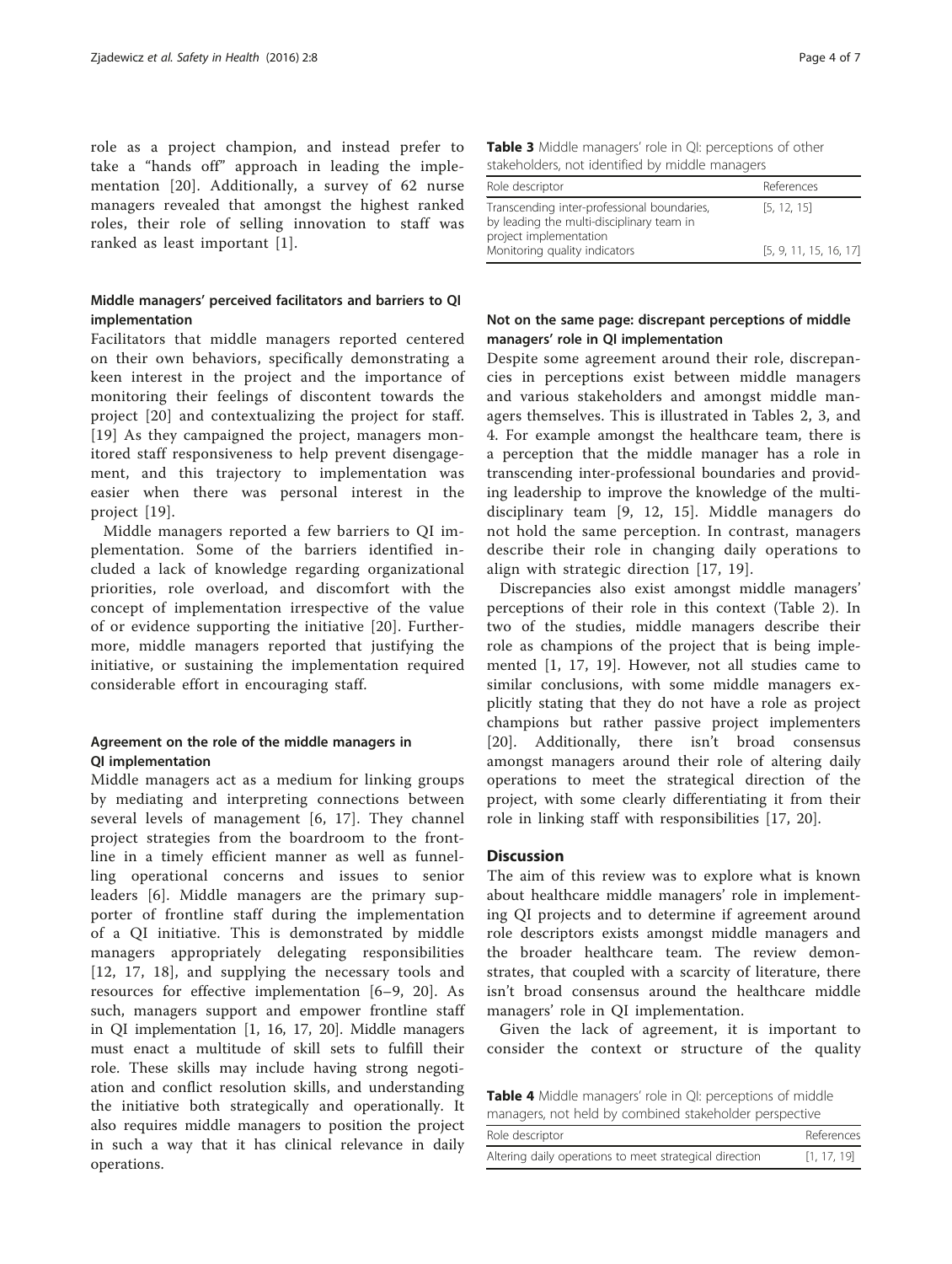improvement initiative being implemented. More specifically, distinguishing between a project mandated by senior leadership and a grassroots or frontline driven project. With middle managers having a role in "selling" innovation to staff, it is likely that these projects are mandated, requiring the manager to be directive when gaining buy in from frontline staff. It is also perceived that middle managers have a role in monitoring quality indicators and leading the entire multidisciplinary team [\[5, 9, 11](#page-6-0), [15](#page-6-0), [16, 17](#page-6-0)], activities that necessitate knowledge of improvement methods, team building and effectiveness. These role descriptions support top-down implementation methodologies that are not always echoed by middle managers themselves.

Some middle managers' concur with the role of "selling" innovation to staff [\[1](#page-6-0), [17](#page-6-0), [19](#page-6-0)], however, not all middle managers agree. Some rate it as the least important priority [[1](#page-6-0)] and others explain that they are not project champions but rather passive implementers [[20](#page-6-0)]. These managers could be referencing to a collaborative model for QI implementation. Within this model, instead of being directive, managers can engage staff using QI methodologies such as smallscale testing using Plan-Act-Do-Study (PDSA) cycles. This approach allows for the opportunity to codesign projects with frontline staff, with managers further supporting implementation by altering daily operations to meet the strategical direction of the project [[1, 17](#page-6-0), [19\]](#page-6-0).

Although the roles described by middle managers can be interpreted to support both a top-down "push" implementation and a collaborative push/pull grassroots project, it is noteworthy that consensus on these roles vary. A possible explanation for the similarities and differences in role descriptions could be attributed to various interpretations of QI methodology and the perceived nature of implementation strategies. Middle managers and other healthcare team members who have had similar experiences may have greater agreement with defining the roles and responsibilities of those involved (including middle managers). Given the varying skill and knowledge levels of QI methods, implementation and change management approaches, practice and organizational contexts of QI initiatives, as well as individual characteristics, it is not surprising that perceptions around the middle managers' role vary.

# Getting on the same page: the need for consensus and clarity around the middle managers' role in QI implementation

Health centers strive to adopt current evidence informed practice to ensure the delivery of an appropriate

standard of care for each client [\[2](#page-6-0), [15, 19\]](#page-6-0). Often, these practices are implemented within a quality improvement (QI) project [[19](#page-6-0)]. However, the complexity of QI projects in the acute clinical setting often impedes implementation—with some studies indicating a failure rate nearing 50 % [\[2](#page-6-0), [19](#page-6-0)]. To change this dynamic, QI projects require multi-level leadership [[3, 11, 19](#page-6-0)], specifically designed for different roles and responsibilities [[4\]](#page-6-0). To help support the different roles; clarity and agreement on all roles, including that of middle managers, is required.

Despite their influence, middle managers spend less than 3 % of their time on QI activities [[21\]](#page-6-0). A recent systematic review about hospital managers' role indicates that little focus is placed on those activities pertaining to quality management [[10](#page-6-0)]. Middle managers explain that they tend to feel uncomfortable with the concept of implementing evidence-based practice despite recognizing its value [[20](#page-6-0), [22\]](#page-6-0). They also report being disempowered from the lack of perceived support received from their senior leaders [[20](#page-6-0)]. Additionally, competing priorities have been used as an explanation for their low levels of involvement in implementation efforts [\[20\]](#page-6-0).

Role ambiguity resulting in a sense of powerlessness amongst middle managers may be restricting them to fulfill their influential roles [[20](#page-6-0)]. This may be negatively impacting implementation, with some healthcare providers explaining that managers themselves can act as a barrier to implementation [[5, 9](#page-6-0)]. Finally, without a clear understanding or agreement of the middle managers role, potential barriers they face (inexperience with project implementation and role overload) may not be identified by senior leaders. This may impede the senior leader's ability to identify and allocate appropriate resources, leaving managers feeling unsupported.

Given that leadership is consistently referenced as a key facilitator in QI project implementation [[3, 4, 19](#page-6-0)], both senior leaders and middle managers should have clarity and consensus around their respective roles in this context. To help facilitate this, a clear understanding and agreement regarding project goals and corresponding implementation strategy is required amongst senior and middle management. Additionally, a collaborative approach in planning implementation could help inform senior leaders about potential barriers identified by middle mangers. To help mitigate barriers and further standardize efforts, adopting a framework for implementation might be helpful. This can also help to empower middle managers to identify what skills they require and request senior leadership support when necessary. Examples of such models may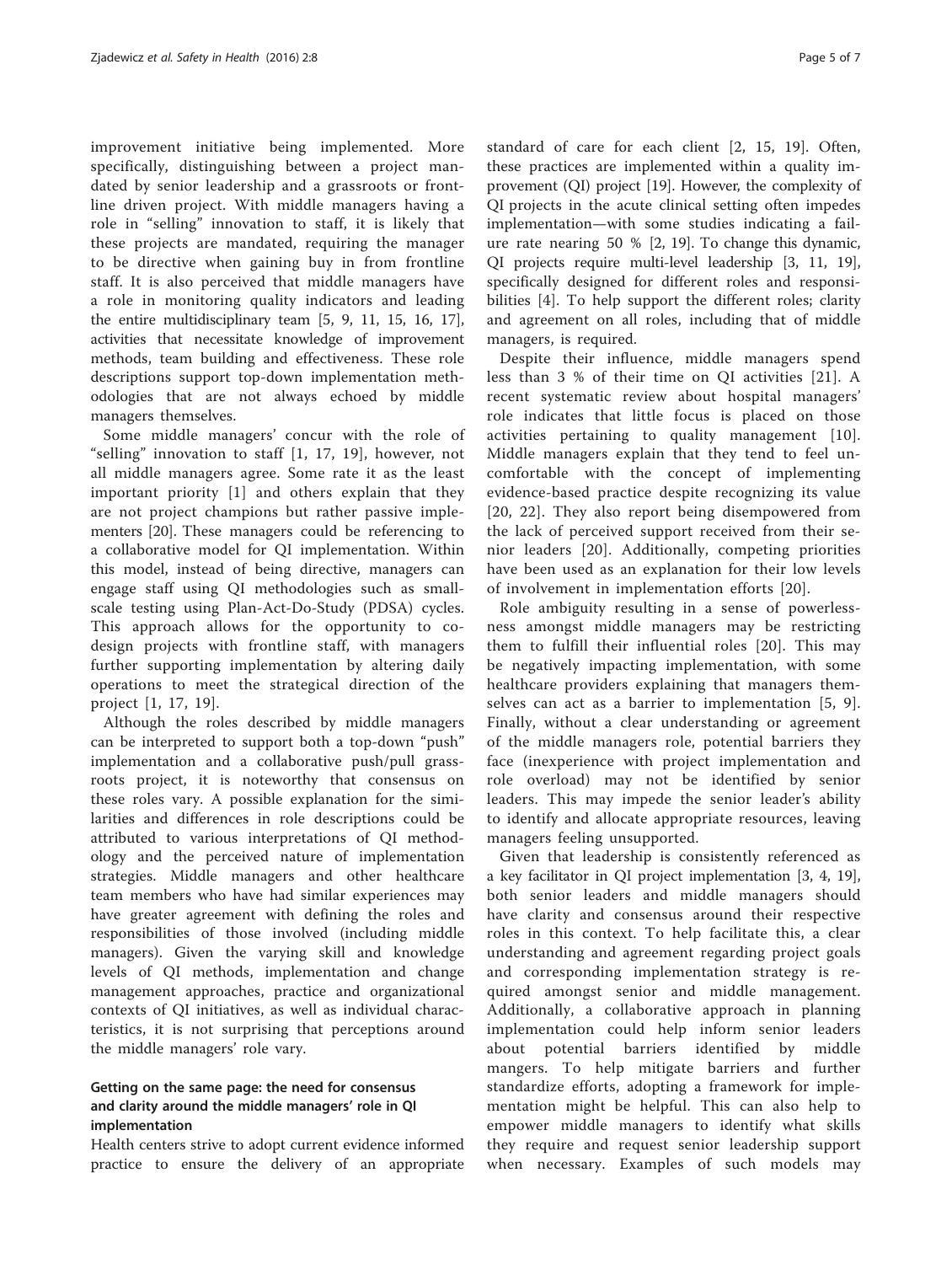<span id="page-5-0"></span>include the Improvement Way and Knowledge to Action Cycle [[23](#page-6-0), [24\]](#page-6-0).

# Limitations and future research

This review has several potential limitations, such as exploring the role of middle managers from various backgrounds (including non-healthcare), without accounting for structure and cultural differences. Additionally, the authors of this paper could not stratify the combined stakeholder perspective by discipline and level of organization (i.e. frontline perspectives vs. senior leadership) for further analysis. Lastly, the review does not explore the role functions of middle managers in the other phases of QI projects, such as creation and sustainability, which are equally as important in implementation success.

Findings that preserve the middle manager perspective in healthcare are limited in scope and to an American primary care and Scottish acute care settings (neither well defined). Future research is needed to understand other factors that may influence the role of the manager including; organizational structure and culture surrounding the project, clinical setting, nature of the project, and resources available. Furthermore, a deeper understanding of the facilitators and barriers faced by middle managers during the implementation of a QI project would seem appropriate. This would help to inform the development of strategies to build capacity amongst middle managers and mobilize their influence to help support QI project implementation.

#### Conclusions

A limited understanding exists around the specialized role of middle managers within the context of QI project implementation. There is some evidence to support that a lack of role clarity amongst middle managers may be apparent in day-to-day operations and could be a contributing barrier to QI project implementation. To help mediate this ambiguity, consensus around project goals and corresponding implementation structure (including the possible adoption of a potential framework) should be established and agreed upon amongst both middle management and senior leadership. In conclusion, it would appear that there is a need for more exploratory and quantitative measurement around the role of the middle manager in QI project implementation. It is suggested that if middle managers mutually agree upon roles and responsibilities, they could be empowered to use their influence to facilitate implementation [\[15\]](#page-6-0).

# Appendix 1

Table 5 Search strategy

| ر ر<br>Search Concept A:<br>Quality Improvement<br>Implementation                                                                                                                                                                                                  | Search Concept B:<br>Patient Care Managers                                                                                                                                                                                                                                                                                                                                           |
|--------------------------------------------------------------------------------------------------------------------------------------------------------------------------------------------------------------------------------------------------------------------|--------------------------------------------------------------------------------------------------------------------------------------------------------------------------------------------------------------------------------------------------------------------------------------------------------------------------------------------------------------------------------------|
| Search terms<br>Quality Improvement (k) (sh)<br>Program Implementation (sh)<br>Innovation implementation (k)<br>Evidence based practice<br>٠<br>implementation (k)<br>Research utilization (k)<br>Practice quidelines (sh) (k)<br>Clinical practice quidelines (k) | Search terms<br>Unit manager (k)<br>٠<br>Patient Care Manager (k)<br>$\bullet$<br>Nurse Managers (sh) (k)<br>• Ward manager (k)<br>Nursing management (sh)(k)<br>Middle manager (k)<br>۰<br>Middle Management (k)<br>٠<br>Frontline manager (k)<br>$\bullet$<br>Leadership (k)(sh)<br>٠<br>Nursing administration (k) (sh)<br>Nursing administrators (k)<br>Nurse administrators (k) |
|                                                                                                                                                                                                                                                                    | Clinical nurse leaders not searched as do<br>not hold administrative responsibilities.<br>.                                                                                                                                                                                                                                                                                          |

• K denotes keyword, SH denotes subject heading

• Boolean "or" was used within each of the two search concepts. Final results were captured by combining the categories using "and"

• Limited to peer reviewed articles in an electronic format, limited to the English language

Inclusion criteria:

(I) Description of middle management's role and/or influence in the organization, specifically in relation to QI implementation (II) Description of tasks, responsibilities and expectations of

middle management

(III) Relationship between middle management's involvement and QI implementation. Synonyms used to identify middle management in literature (as health regions are organized differently) included nursing leadership, frontline management, ward managers, unit managers, and patient care managers and nursing managers, nurse administrators and were captured with the search terms

(IV) Other synonyms used in the search for "QI implementation" included program implementation, innovation implementation, evidence based practice implementation, research utilization, and practice guidelines Exclusion criteria:

• Clinical nurse leaders were not identified as being relevant in the search as per definition used in the study's aim

(i.e. do not normally administrative responsibilities)

Editorials and commentaries